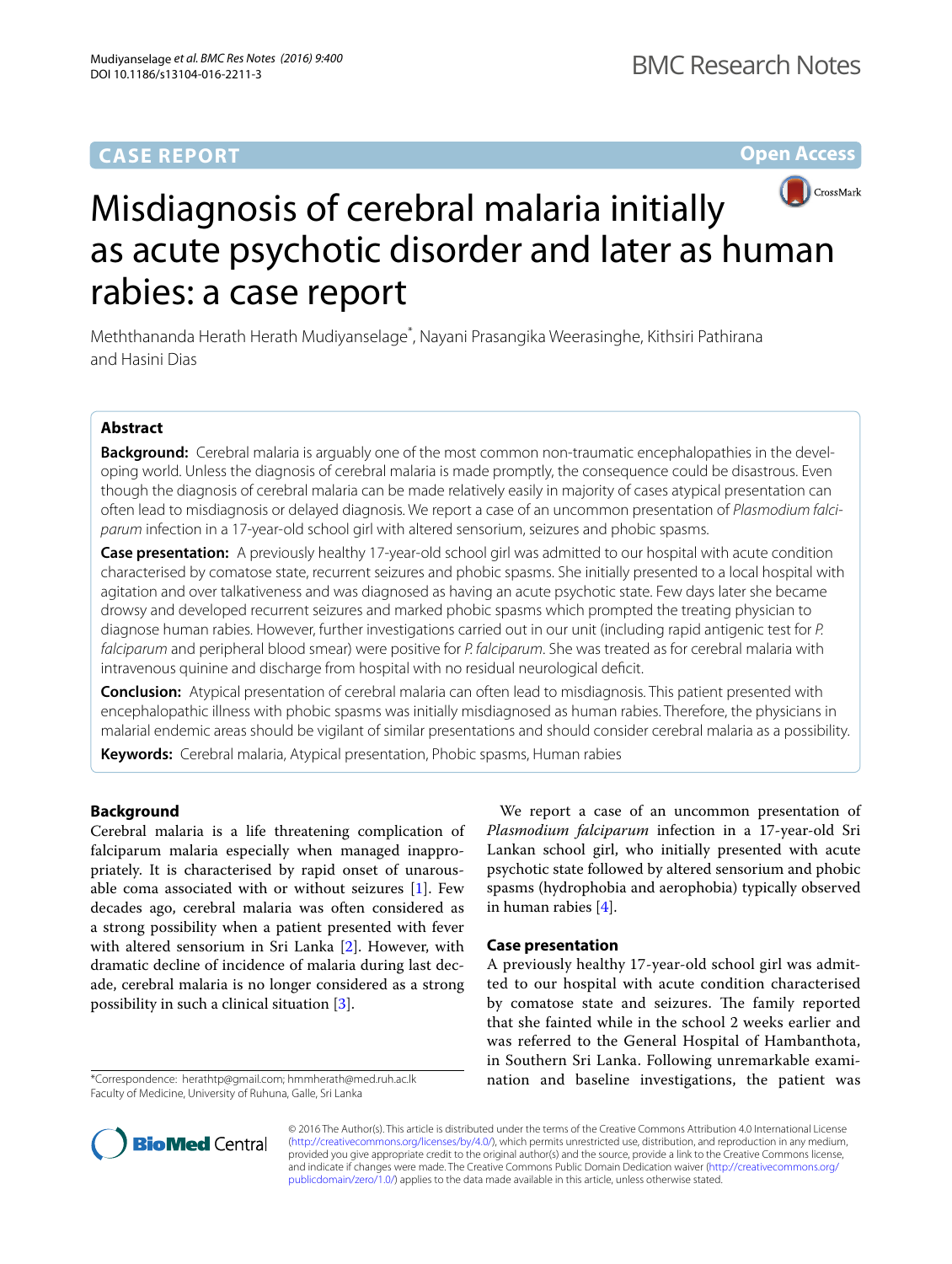discharged. However, following day morning her family noticed some unusual behaviour of the patient including agitation and over talkativeness. As her agitation worsened over next few days, she underwent psychiatric consultation, in which an acute psychotic state had been diagnosed and antipsychotic was prescribed. She did not have symptoms such as fever, headache, chills or rigors at this stage of the illness. Over next 2 days she gradually became drowsy and developed several episodes of seizure. With these new symptoms she was readmitted to the same regional hospital. On admission she was reported to be drowsy with Glasgow Coma Scale (GCS) of 8/15, and had hypertonia with opisthotonus posture. She had exhibited phobic spasms including hydrophobia and aerophobia (positive fan test). Furious rabies was suspected as the most likely diagnosis on the basis of her acute encephalopathic state, phobic spasms and an unconfirmed dog bite history around a month ago. As there was no definitive treatment she was managed conservatively and the family was informed the poor prognosis. Devastated by this acute illness which has no cure; her family sought second opinion from our hospital.

On admission to our unit, she was febrile with a temperature of 39.6 °C, heart rate of 120/min, respiration of 38/min, and blood pressure of 134/82 mmHg. She was drowsy with a fluctuating level of consciousness, incoherent, and not cooperative with the examination. Pupils were equal (3 mm) and reactive to light. Fundoscopic examination revealed no abnormalities. No obvious jaundice, enlarged lymph nodes, spleen, or cranial nerve palsies, were observed. She had opisthotonus posture with hypertonia and exaggerated reflexes. She also had obvious phobic spasms including phobic spasm with air (positive fan test). Involuntary jerky movements suggestive of myoclonic jerks were observed at frequent intervals throughout the hospital stay.

Investigations showed white blood cell count of 7300 cells/ $\mu$ l with 74.3 % neutrophils and 18.3 % lymphocytes, haemoglobin concentration 13.2 g/dl, platelet count 156,000  $\mu$ l<sup>-1</sup>, creatinine 38  $\mu$ mol/l and erythrocyte sedimentation rate 32 mm/h. Urgent non contrast computed tomography showed no significant abnormality and cerebral spinal fluid examination was unremarkable with protein of 43.4 g/l and 2–4 lymphocytes/mm<sup>3</sup>. The electroencephalogram showed frequent generalized 4- to 6-Hz spikes in the back ground of slow-wave discharges. A rapid antigenic test for *P. falciparum* and peripheral blood smear for malarial parasite were performed as the patient was from geographical area traditionally considered as malarial endemic area. Antigen test was positive and the peripheral blood smear revealed the presence of *P. falciparum* ring forms (Fig. [1](#page-1-0)).



<span id="page-1-0"></span>Soon after the diagnosis was made, the patient was started on intravenous quinine with intravenous dextrose. She also was treated with sodium valproate to control the seizure activities. She started to show signs of improvement on the following day and her confused mental state gradually improved over 3 days. On Day 07, she was discharged with a good mental status. The patient was reviewed monthly for 3 months and during the follow up visits she did not have any residual neurological deficit or cognitive impairment. Sodium valproate was stopped 3 months later as she did not have seizures anymore.

## **Discussion**

Malaria is one of the most important parasitic diseases of humans, and its main neurological complication, cerebral malaria is arguably one of the most common nontraumatic encephalopathies in the world  $[5, 6]$  $[5, 6]$  $[5, 6]$ . Cerebral malaria is primarily caused by *P falciparum* [\[5](#page-3-1)]. However, there are infrequent reports of cerebral malaria associated with *P. vivax* infection [\[7](#page-3-3)]. The mechanisms involved in the pathophysiology of the cerebral lesion are not totally clear, however, engorgement of cerebral capillaries and venules with parasitized red blood cells (RBC) and non-paratised RBCs is thought to be the most likely reason for the clinical features of cerebral malaria [[1,](#page-2-0) [6](#page-3-2), [8\]](#page-3-4).

Even though malaria is common in most of the tropical countries affecting 234 million people with 2.5 million deaths per year, there has been a dramatic reduction of case load in Sri Lanka during last decade [[3,](#page-2-2) [9\]](#page-3-5). Number of cases plunged from 210,039 in the year 2000 to just 23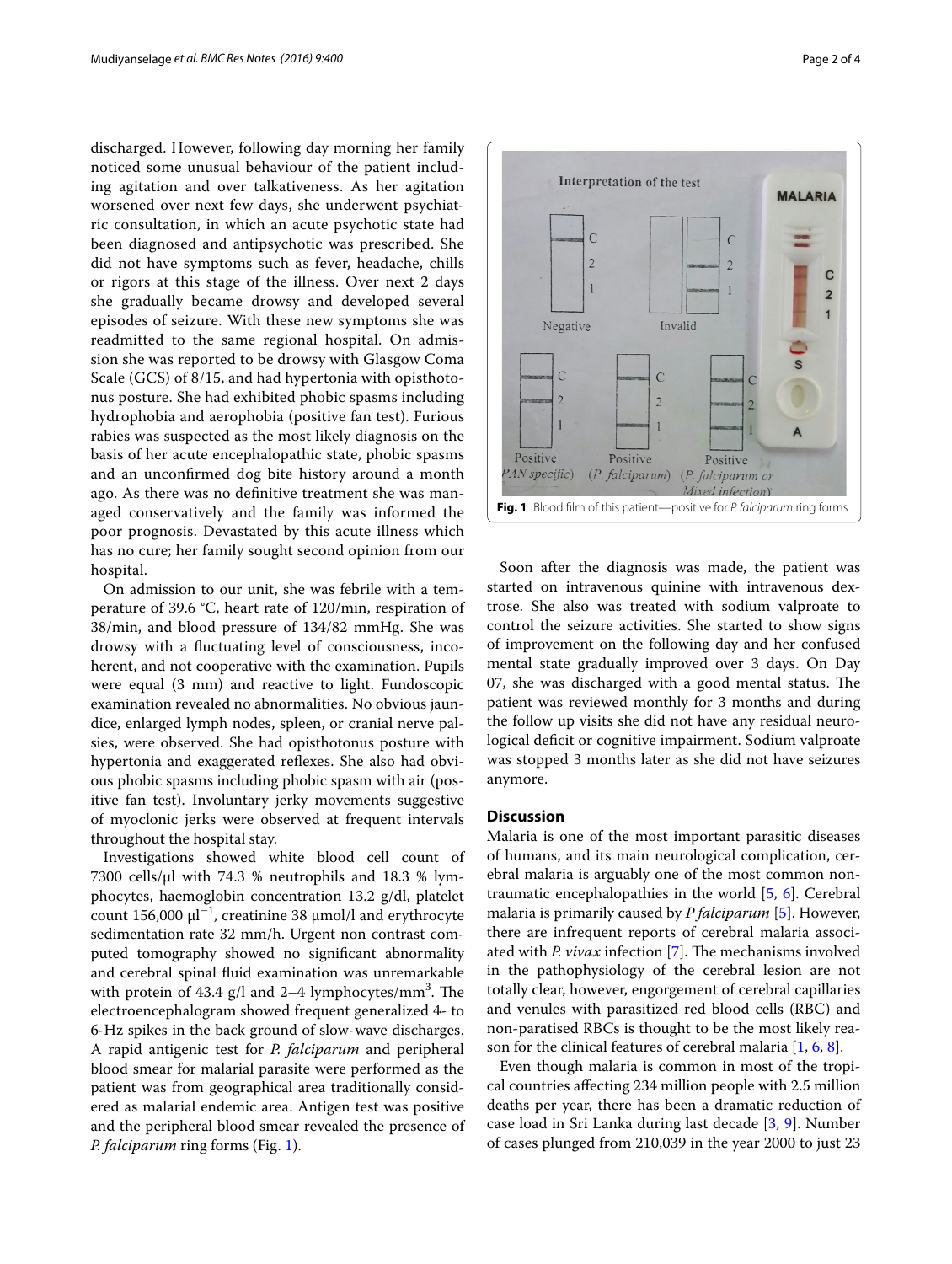cases in 2012 (99.9 % reductions) [\[3](#page-2-2)]. As malaria is virtually eradicated form Sri Lanka, it is no longer considered by most physicians as a possibility for an acute encephalopathic illness. However, there are sporadic cases reported in some part of Sri Lanka [\[3](#page-2-2)]. Therefore, clinicians have to be vigilant about its presence.

This case illustrates the difficulty in diagnosing atypical presentation of condition which is getting rarer and rarer. Absence of any obvious pointers favouring the diagnosis of cerebral malaria is a reason for difficulty in diagnosis. Our patient had many atypical features. First she had an acute psychotic state without any prodromal symptoms such as fever, body ache or headache. Fever is a cardinal symptom of malaria and most patients with malaria experienced fever before the onset of other symptoms related to cerebral dysfunction [\[5](#page-3-1)]. However, in some patients fever could be totally absent or dominated by features other than fever  $[10]$  $[10]$ . Furthermore, recognising cerebral malaria based on fever and its pattern may lead to delay in diagnosis as typical fever pattern with chills were seen only in 55.55 % patients [[11\]](#page-3-7). Acute psychotic state observed in our patient has been reported in previous studies too [[6,](#page-3-2) [11\]](#page-3-7). Like in our patient altered sensorium could be present from the outset, or might develop slowly over a period of several days [\[12](#page-3-8)]. Signs of irritability, restlessness or psychotic behaviour are other the initial manifestations of cerebral malaria [\[11,](#page-3-7) [12\]](#page-3-8). Seizures are common in children and in adults it is seen in occasionally [\[13](#page-3-9)].

The most unusual manifestation observed in our patient is phobic spasm which is typically described in patients with human rabies [[4,](#page-3-0) [14,](#page-3-10) [15\]](#page-3-11). Presences of phobic spasm along with symptoms of encephalitis led to wrong diagnosis of human rabies in our patient. Rabies remains top in the lists of differential diagnosis of encephalitis in rabies endemic area like Sri Lanka. Phobic spasms in the form of aero- and hydrophobia are important and useful clinical feature in diagnosing human rabies [[4](#page-3-0)]. Furthermore, phobic spasms are considered to be pathognomonic of human rabies and they have not been previously described in patients with cerebral malaria  $[16]$  $[16]$ . Possible mechanism for phobic spasm in human rabies is functional modification of limbic system due to pro-inflammatory molecules produced by infected neurones [[14\]](#page-3-10). Same mechanism could occur in patients with cerebral malaria as malarial parasites can induce inflammation in neurones in the brain and brain stem similar to viral involvement in rabies. However, it is interesting to find why phobic spasms have not been previously observed or reported in patients with cerebral malaria. One possible explanation is that the phobic spasms could be a rare phenomenon of cerebral malaria or occurrence of them

may depend on other factors such as concomitant use of antipsychotic medications. But it is possible that some of the patients with cerebral malaria with phobic spasms may have been wrongly diagnosed as rabies and hence not reported in literature.

### **Conclusion**

This case illustrates difficulty in diagnosing atypical presentation of cerebral malaria presenting as an encephalopathic illness with phobic spasms. Phobic spasms which are typically seen in human rabies were observed in our patient with cerebral malaria. This is the first time that presence of phobic spasm as a significant manifestation was described in a patient with cerebral malaria. Physicians in malarial endemic areas as well as rabies endemic areas should vigilant of patients presenting with encephalopathy and should consider cerebral malaria as a possible diagnosis in patients presenting with phobic spasms and encephalopathy.

#### **Authors' contributions**

HMMH was involved in diagnosis, management and writing the manuscript. NPW was involved in investigations and writing a part of the manuscript. KDP was involved in the management of the patient. HD was involved in writing part of the manuscript. All authors read and approved the final manuscript.

#### **Acknowledgements**

The authors would like to acknowledge all the staff of university medical unit of Teaching Hospital Karapitiya and staff of the parasitology department for assistance in investigating this patient.

#### **Competing interests**

The authors declare that they have no competing interests.

#### **Availability of data and materials**

We have not shared the patient's hospital records as they contain personal identification information.

#### **Consent to publish**

Written informed consent was obtained from the patient and patient's guardian to publish of this case report and the accompanying images.

## **Notification of prior presentation**

This case has not been previously presented.

#### **Funding**

The authors report no funding sources for this case report.

Received: 25 June 2016 Accepted: 8 August 2016 Published online: 11 August 2016

#### **References**

- <span id="page-2-0"></span>1. Idro R, Marsh K, John CC, Newton CRJ. Cerebral malaria; mechanisms of brain injury and strategies for improved neurocognitive outcome. Pediatr Res. 2010;68:267–74.
- <span id="page-2-1"></span>2. Senanayake N, Roman GC. Neurological complications of malaria. Southeast Asian J Trop Med Public Health. 1992;23:672–80.
- <span id="page-2-2"></span>3. The National Malaria Control Programme, Sri Lanka. Guidelines on malaria chemotherapy & management of patients with malaria 2012. [http://www.malariacampaign.gov.lk/precentation/treatmentguide.aspx.](http://www.malariacampaign.gov.lk/precentation/treatmentguide.aspx) Accessed 28 May 2016.